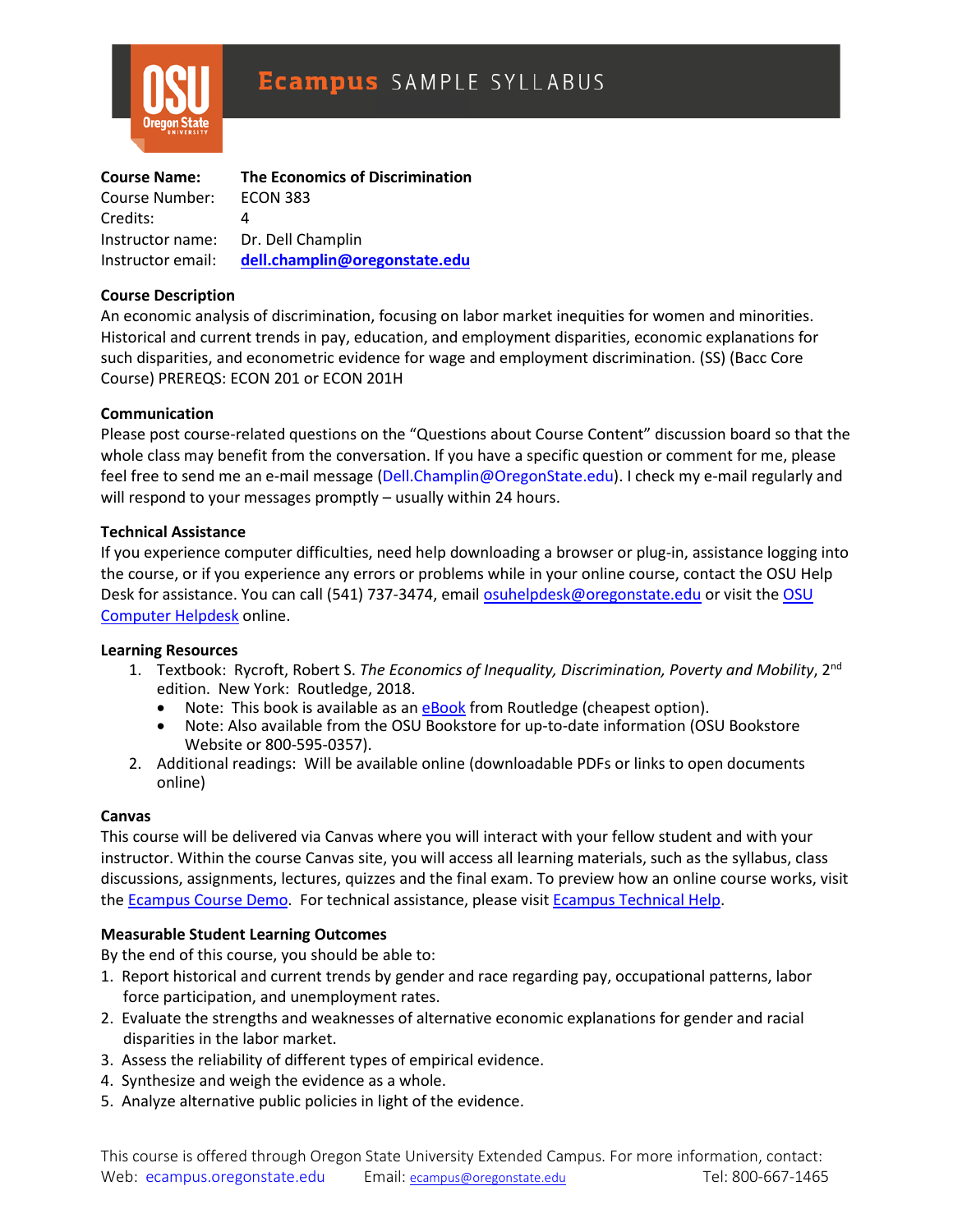# **The Difference, Power, and Discrimination Baccalaureate Core Requirement**

ECON 383: The Economics of Discrimination fulfills the Difference, Power, and Discrimination (DPD) requirement in the Baccalaureate Core. The DPD requirement engages students in the intellectual examination of the complexity of the structures, systems, and ideologies that sustain discrimination and the unequal distribution of power and resources in society. The unequal distribution of social, economic, and political power in the United States and in other countries is sustained through a variety of individual beliefs and institutional practices. These beliefs and practices have tended to obscure the origins and operations of social discrimination such that this unequal power distribution is often viewed as the natural order. Examination of DPD course material will enhance meaningful democratic participation in our diverse university community and our increasingly multicultural U.S. society.

# **Evaluation of Student Performance**

- **Discussions:** Students will participate in a total of 10 discussions. All discussions are graded. These discussions include:
	- o A brief introduction posted during Week 1 (5 points).
	- $\circ$  Eight (8) discussions consisting of a comment posted in response to a short video (10 points each). The purpose of these discussions is to gain an appreciation of the experiences facing the different groups examined during this course.
	- $\circ$  A final discussion assignment during Week 10 (15 points). For this discussion, students are asked to find a brief article (or video), post the video (or provide a link), and make a comment.
- **Homework Assignments:** Students will complete 5 homework assignments during the course of the term. All assignments are data collection and analysis. Homework is graded, and students have the option of re-submitting corrected homework.
- **Quizzes:** Students will complete a short weekly quiz on the readings and the lecture slides.
- **Midterm:** There is no midterm for this course.
- **Final Exam**: The final exam is comprehensive and includes all materials assigned during the course. Access to the exam requires a password available only through an approved proctor. Students must arrange for proctoring in advance. It is recommended that students arrange for proctoring by the 2<sup>nd</sup> week of class. For more information, see [OSU Exam Proctoring.](https://ecampus.oregonstate.edu/services/proctoring/proctorguidelines.htm)

| <b>Grades</b>          | <b>Points</b> | Weight |
|------------------------|---------------|--------|
| <b>10 Discussions</b>  | 100           | 10%    |
| 5 Homework assignments | 300           | 30%    |
| <b>10 Quizzes</b>      | 300           | 30%    |
| 1 Final Exam           | 300           | 30%    |
| Total                  | 1000          | 100%   |

| <b>Grading Scale</b> |           |  |
|----------------------|-----------|--|
| A                    | 93-100%   |  |
| А-                   | $90 - 92$ |  |
| B+                   | $87 - 89$ |  |
| в                    | 83 - 86   |  |
| <b>B-</b>            | $80 - 82$ |  |
| C+                   | 77 - 79   |  |
| C                    | 73 - 76   |  |
| C-                   | $70 - 72$ |  |
| D+                   | $67 - 69$ |  |
| D                    | $63 - 66$ |  |
| D -                  | $59 - 62$ |  |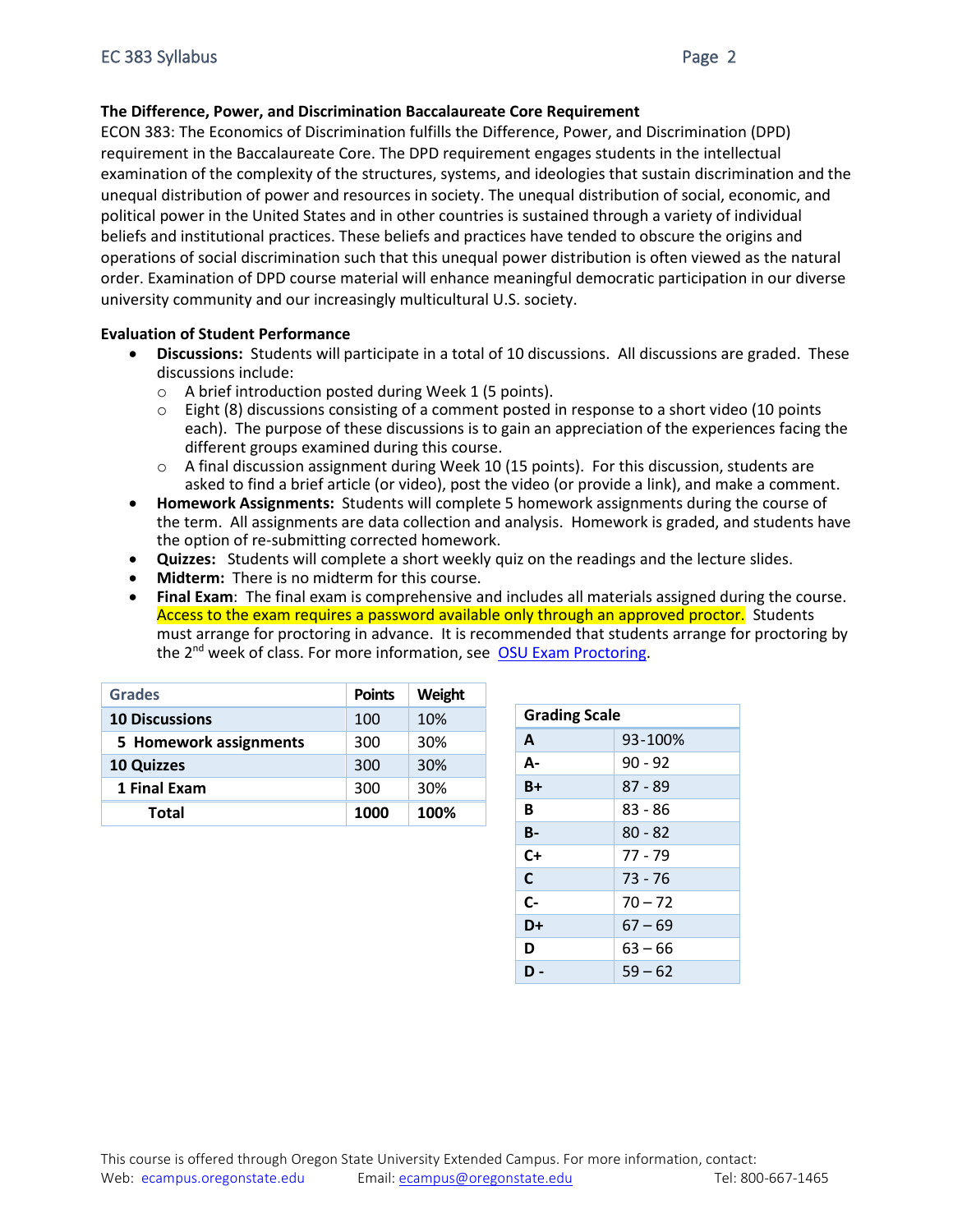Course Schedule

| Wk           | <b>Topic</b>               | <b>Assignments</b>                                                                         |
|--------------|----------------------------|--------------------------------------------------------------------------------------------|
| $\mathbf{1}$ | Introduction:              | Discussion Assignment": Post an Introduction                                               |
|              | • Basic Concepts           | <b>View Lectures:</b>                                                                      |
|              | • Inequality               | • Difference, Inequality and Discrimination (PPT)                                          |
|              | • Discrimination           | • Inequality Measures (PPT)                                                                |
|              | • Measurement              | Reading:                                                                                   |
|              |                            | • Rycroft, Ch. 1                                                                           |
|              |                            | . Income & Poverty in the US, 2017 (P60-263) (Note: Read only the Introduction to the      |
|              |                            | Income Section & Appendix A.)                                                              |
|              |                            | Homework #1:                                                                               |
|              |                            | • Income data from the Census                                                              |
|              |                            | Quiz 1: On reading and lectures                                                            |
| 2            | Labor Markets:             | Discussion Assignment: Op-Doc: "A Conversation with Latinos on Race."                      |
|              | • Competitive labor        | View Lectures:                                                                             |
|              | markets                    | • Labor Force Participation (PPT)                                                          |
|              | • Structured labor         | • Earnings (PPT)                                                                           |
|              | markets                    | Reading:                                                                                   |
|              |                            | • Rycroft, Ch. 3                                                                           |
|              | • The Gig economy          | • Rycroft, Ch. 5                                                                           |
|              |                            | • Weil, David. "Enforcing Labor Standards in Fissured Workplaces: The US Experience."      |
|              |                            | Economic and Labor Relations Review, 2011.                                                 |
|              |                            |                                                                                            |
|              |                            | Quiz 2: On reading and lectures                                                            |
| 3            | Labor Market               | Discussion Assignment: OPB: Washington's Gender Gap (OPB, 2015)                            |
|              | Discrimination:            | View Lecture:                                                                              |
|              | • Theories                 | • Economic Approaches to Discrimination (PPT)                                              |
|              | • Measurement              | Reading:                                                                                   |
|              | • Occupational             | • Rycroft: Ch. 9                                                                           |
|              | segregation                | • Rycroft: Ch. 10                                                                          |
|              |                            | • Spector, Rachel A., "Dignified Jobs at Decent Wages:" Reviving an Economic Equity Model  |
|              |                            | of Employment Discrimination Law." Berkeley Journal of Employment and Labor Law,           |
|              |                            | 2015.                                                                                      |
|              |                            | Homework #2:                                                                               |
|              |                            | Labor Market Data<br>$\bullet$                                                             |
|              |                            | Quiz 3: On reading and lectures                                                            |
| 4            | Income Inequality:         | Discussion Assignment: "A Conversation w Asian-Americans on Race."                         |
|              | • Social Insurance         | View Lecture:                                                                              |
|              | • Poverty                  | · Social Insurance                                                                         |
|              |                            | • Poverty                                                                                  |
|              |                            | <b>Reading Assignments:</b>                                                                |
|              |                            | • Rycroft, Ch. 12                                                                          |
|              |                            | • Rycroft, Ch. 13                                                                          |
|              |                            | • Income & Poverty in the US, 2017 (P60-263) (Note: Read Introduction to the Section on    |
|              |                            | Poverty and Appendix B.)                                                                   |
|              |                            | Quiz 4: On reading and lectures                                                            |
| 5            | Wealth Inequality:         | Discussion Assignment: "A Conversation with White People on Race." NYT Op-Doc, 2015.       |
|              | • Assets, Liabilities, Net | View Lecture:                                                                              |
|              | Worth                      | • Wealth                                                                                   |
|              | • Housing & Wealth         | • Housing and Inequality                                                                   |
|              | • Racial& Economic         | Reading and Video Assignments:                                                             |
|              | Segregation                | . Piketty, T. and E. Saez, "Inequality in the Long Run." Science. 2014.                    |
|              |                            | . Yellen, Janet. "Perspectives on Inequality and Opportunity from the Survey of Consumer   |
|              |                            | Finances," Speech at Boston Fed, 2014.                                                     |
|              |                            | • Massey, Douglas. "The Legacy of the 1968 Fair Housing Act." Sociological Forum, Vol. 30, |
|              |                            | S1, June 2015. (insert link)                                                               |
|              |                            | Homework #3                                                                                |
|              |                            | . Housing data, Brookings Institution, Metro Monitor - 2019                                |
|              |                            | Quiz 5: On reading and lecture.                                                            |
|              |                            |                                                                                            |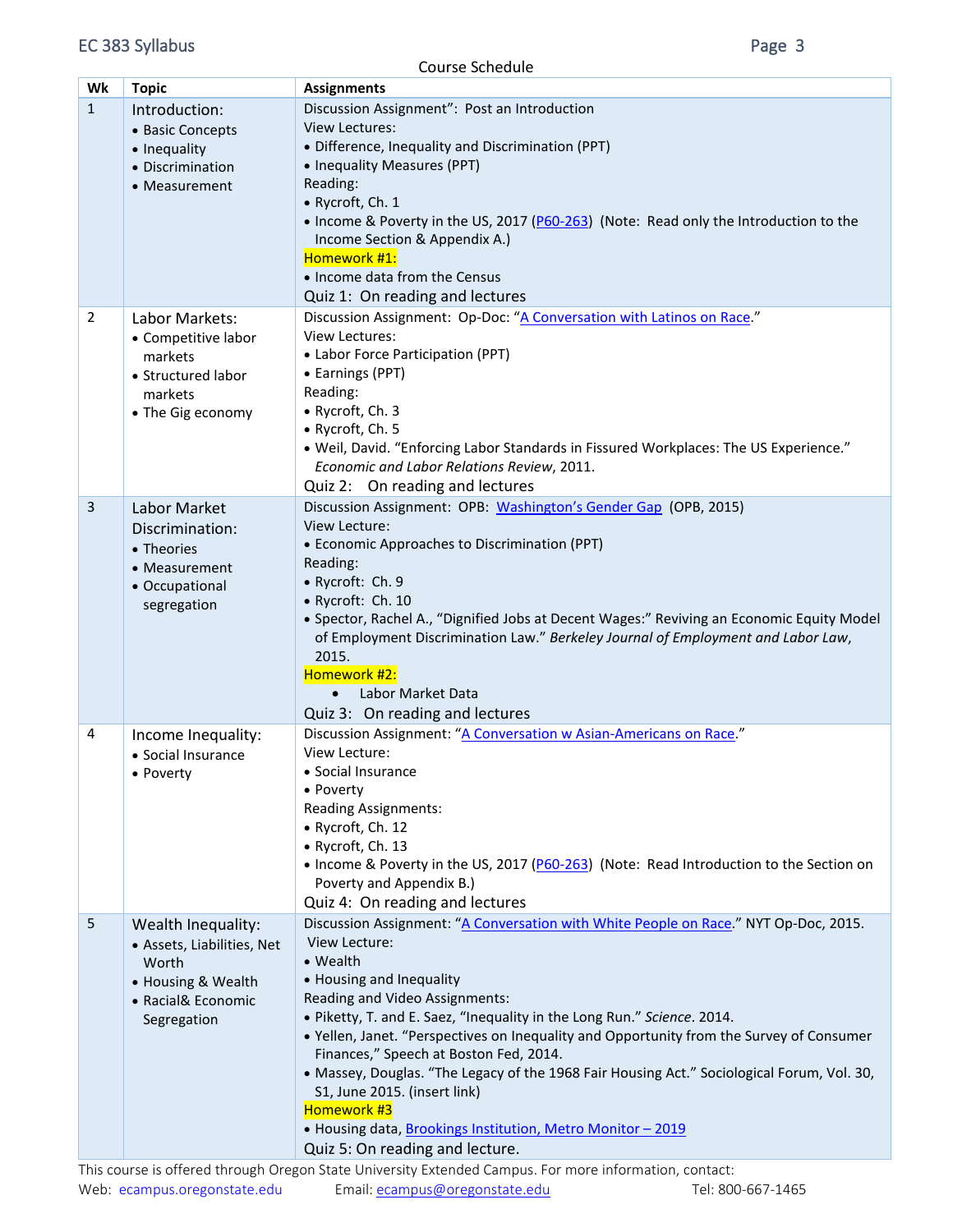|                | EC 383 Syllabus                                                                          | Page 4                                                                                                                                                                                                                                                                                                                                                                                                                                                                                                                                                                                                                                                                                                                               |
|----------------|------------------------------------------------------------------------------------------|--------------------------------------------------------------------------------------------------------------------------------------------------------------------------------------------------------------------------------------------------------------------------------------------------------------------------------------------------------------------------------------------------------------------------------------------------------------------------------------------------------------------------------------------------------------------------------------------------------------------------------------------------------------------------------------------------------------------------------------|
| 6              | <b>Educational Inequality</b><br>• Segregation<br>• Discrimination                       | Discussion Assignment: "A Conversation with Native Americans on Race." NYT OpDoc,<br>2017<br>View Lecture:<br>• Inequality and Education<br>Reading & Video Assignments:<br>· Rycroft: Ch. 11<br>· Gould, Elise et al. "Class of 2019: High School Edition." Economic Policy Institute, 2019<br>• Braga, Breno et al. "Weath Inequality is a Barrier to Education and Social Mobility."<br>Urban Institute 2017.<br>. PBS Newshour Video: "In Southern Schools, segregation and inequality aren't just history<br>$-$ they're reality." (6:46 min).<br>Quiz 6: On reading and lectures                                                                                                                                               |
| $\overline{7}$ | <b>Educational Inequality</b><br>• Education & Wealth<br>• College debt                  | Discussion Assignment: John Oliver and Student Debt<br>View Lecture:<br>• Wealth and College debt<br>Readings:<br>• Rycroft: Ch. 14<br>· Gould, Elise et al. "Class of 2019: College Edition." EPI, 2019.<br>• Flores, Roseanne L. "The Rising Gap between Rich and Poor: A Look at the Persistence of<br>Educational Disparities in the US and Why we should Worry." Cogent Social Sciences,<br>2017.<br>Quiz 7: On reading and lectures                                                                                                                                                                                                                                                                                            |
| 8              | Immigration<br>• Immigration Policy<br>• Discrimination                                  | Discussion Assignment: "What does it mean to be a Refugee?" TedEd 2016 (5.42 min)<br>View Lecture:<br>• Immigration & Immigrants<br>Reading Assignment and Video:<br>• Champlin, Dell. "Institutionalist Policies on Immigration: An Update." Journal of Economic<br>Issues, 2010.<br>. PBS Video, American Experience "The Chinese Exclusion Act." (May 2018). Note: This is a<br>long video (1:51 min), but it is very informative and replaces other readings.<br><b>Homework Assignment #4:</b><br><b>Immigration Data</b><br>Quiz 8: On reading and lectures.                                                                                                                                                                   |
| 9              | Health & Well-Being<br>• Health Outcomes<br>$\bullet$ Health Insurance<br>• Medical Debt | Discussion Assignment: "Health Inequity: American's Chronic Condition?" Tedx 2017.<br><b>Reading Assignments:</b><br>View Lecture:<br>• Health Inequality<br><b>Reading Assignments:</b><br>• Chetty, Raj, Michael Stepner and Sarah Abraham. "The Association between Income and<br>Life Expectancy in the U.S. 2001-2014." JAMA 2016 (PDF).<br>• Christopher, Andrea et al. "The Effects of Household Medical Expenditures on Income<br>Inequality in the US." AJPH Policy, March 2018<br>. Health Insurance Coverage in the United States, 2017 (P60-264), Read introduction and<br>Appendix B.<br>Homework Assignment #5:<br>Medical Debt Data, Kaiser Family Foundation study (January 2016)<br>Quiz 9: On reading and lectures |
| 10             | <b>Policy Alternatives</b>                                                               | Discussion Assignment 10: Working Together: Post Your own Video (or article).<br>View Lecture:<br>Policies and Current Debates<br>$\bullet$<br>Readings and Video:<br>1. Aja et al. "From a Tangle of Pathology to a Race-Fair America." Social Research, 2013.<br>2. Pew Research Center Report, Views of Diversity, 2019.<br>View Ted Talk video: "We need to talk about an Injustice." Bryan Stevenson, March<br>3.<br>2012 (23:41)<br>Quiz 10: On readings and video                                                                                                                                                                                                                                                             |
|                | Final Exam (Proctored)                                                                   |                                                                                                                                                                                                                                                                                                                                                                                                                                                                                                                                                                                                                                                                                                                                      |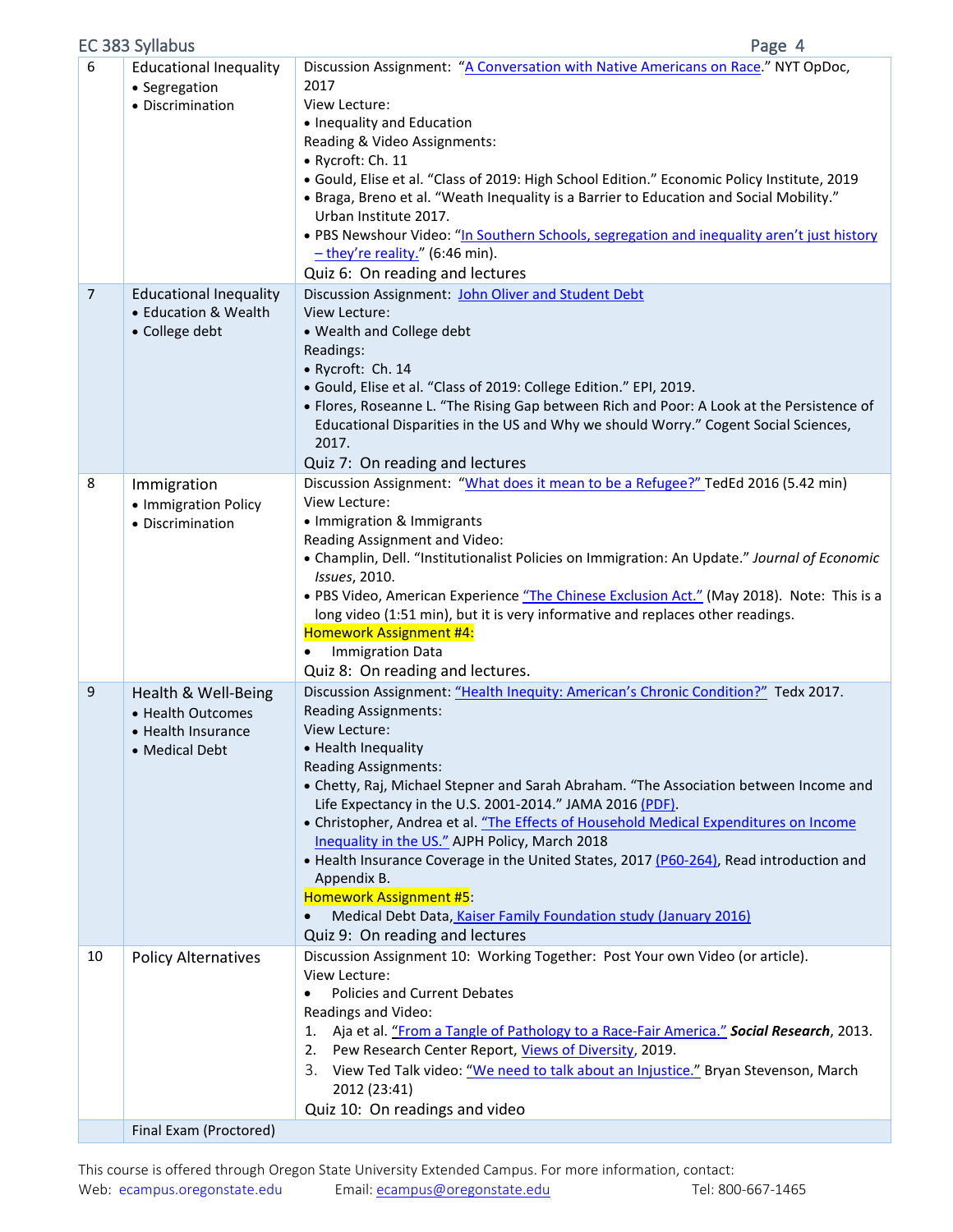# **Resources and Information for Students**

- 3. **Guidelines for a Productive and Effective Online Classroom:** Students are expected to conduct themselves in the course (e.g., on discussion boards, email) in compliance with the university's regulations regarding civility. Civility is an essential ingredient for academic discourse. All communications for this course should be conducted constructively, civilly, and respectfully. Differences in beliefs, opinions, and approaches are to be expected. In all you say and do for this course, be professional. Please bring any communications you believe to be in violation of this class policy to the attention of your instructor. Active interaction with peers and your instructor is essential to success in this online course, paying particular attention to the following:
	- Unless indicated otherwise, please complete the readings and view other instructional materials for each week before participating in the discussion board.
	- Read your posts carefully before submitting them.
	- Be respectful of others and their opinions, valuing diversity in backgrounds, abilities, and experiences.
	- Challenging the ideas held by others is an integral aspect of critical thinking and the academic process. Please word your responses carefully, and recognize that others are expected to challenge your ideas. A positive atmosphere of healthy debate is encouraged.
- 4. **Statement Regarding Students with Disabilities:** Accommodations for students with disabilities are determined and approved by Disability Access Services (DAS). If you, as a student, believe you are eligible for accommodations but have not obtained approval please contact DAS immediately at 541-737-4098 or at [http://ds.oregonstate.edu.](http://ds.oregonstate.edu/) DAS notifies students and faculty members of approved academic accommodations and coordinates implementation of those accommodations. While not required, students and faculty members are encouraged to discuss details of the implementation of individual accommodations.
- **5. Expectations for Student Conduct:** Student conduct is governed by the university's policies, as explained in the [Student Conduct Code.](http://studentlife.oregonstate.edu/studentconduct/) Students, faculty, and staff have the responsibility to treat each other with understanding, dignity and respect. Disruption of teaching, administration, research, and other institutional activities is prohibited by Oregon Administrative Rule 576-015- 0015 (1) and (2).
- 6. **Academic Integrity:** Students are expected to comply with all regulations pertaining to academic honesty. For further information, visit [Student Conduct and Community Standards,](http://studentlife.oregonstate.edu/studentconduct/offenses-0) or contact the office of Student Conduct and Mediation at 541-737-3656.

**OAR 576-015-0020 (2) Academic or Scholarly Dishonesty:**

- a) Academic or Scholarly Dishonesty is defined as an act of deception in which a Student seeks to claim credit for the work or effort of another person, or uses unauthorized materials or fabricated information in any academic work or research, either through the Student's own efforts or the efforts of another.
- b) It includes:
	- i) CHEATING use or attempted use of unauthorized materials, information or study aids, or an act of deceit by which a Student attempts to misrepresent mastery of academic effort or information. This includes but is not limited to unauthorized copying or collaboration on a test or assignment, using prohibited materials and texts, any misuse of an electronic device, or using any deceptive means to gain academic credit.
	- ii) FABRICATION falsification or invention of any information including but not limited to falsifying research, inventing or exaggerating data, or listing incorrect or fictitious references.
		- (1) ASSISTING helping another commit an act of academic dishonesty. This includes but is not limited to paying or bribing someone to acquire a test or assignment, changing someone's grades or academic records, taking a test/doing an assignment for someone else by any means, including misuse of an electronic device. It is a violation of Oregon state law to create and offer to sell part or all of an educational assignment to another person (ORS 165.114).
		- (2) TAMPERING altering or interfering with evaluation instruments or documents.
		- (3) PLAGIARISM representing the words or ideas of another person or presenting someone else's words, ideas, artistry or data as one's own, or using one's own